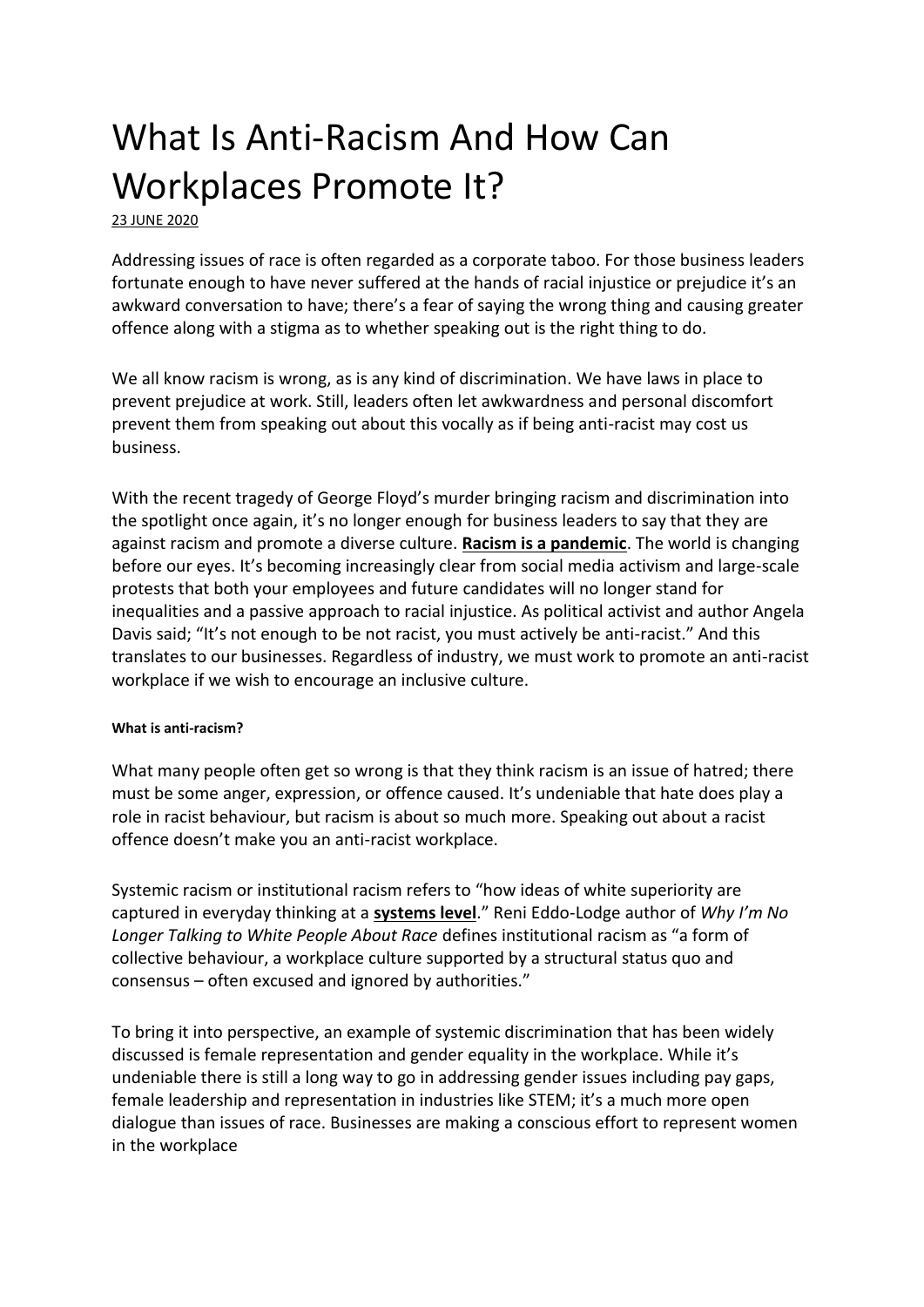To be anti-racist, business leaders must recognise and address institutional or systemic racism within their organisation just as they have with gender politics. The approach and anger towards injustice should be the same. Identifying a lack of representation, lack of opportunity, and structural issues is the first step in instigating change.

#### **So how do we promote an anti-racist culture?**

### **Be Real**

If your organisation is going to promote Black Lives Matter or equality publicly, your actions must be mirrored behind the scenes. It's great to express desires about anti-racism loudly on social media, but for many, there is considerable conflict between words and actions. It's the same as promoting yourself as an eco-friendly company dedicated to fighting climate change and not recycling the enormous amounts of paper you use. Hypocrisy will be called out eventually, and in matters as crucial as fundamental human rights, will stain your employer brand forever.

Take **[Loreal as an example](https://www.bbc.co.uk/news/entertainment-arts-52984555)**. They posted online to support the Black Lives Matter movement with the phrase "speaking out is worth it" to show solidarity. It then came to light that just three years earlier they dropped black transgender model and activist Munroe Bergdorf from a campaign for speaking out about racism and white supremacy. Loreal was accused of jumping on the bandwagon when it came to Black Lives Matter, their support regarded as superficial. The issue has since been resolved, and Loreal has donated to a black transgender charity, and Bergdorf has taken up a seat on their Diversion and Inclusion Panel, but it proves – with social media and influencer culture giving everyone a voice – there's no place for hypocrisy or double standards within a business; the truth will always be uncovered.

Be real, be compassionate and be unapologetically anti-racist or you run the risk of looking insincere to future candidates and existing employees. Businesses and brands can influence culture but make your internal actions match what you're standing for online. Ensure you're not only promoting diversity when it's a popular talking point. Racism doesn't go away when it's not a trending topic. Confronting it should be standard practice for businesses rather than just something to do when it's fashionable.

## **Hold yourself accountable**

One of the biggest realisations that many of us have had in the Black Lives Matter movement so far is that we could and should do better when it comes to issues of racism. The movement has opened the eyes of many. It's alright to accept that businesses have made mistakes and should have been publicly condemning racism for a long time before George Floyd's murder or that leaders should have educated themselves more on issues of race.

The first step in initiating change is to identify and address any issues regarding both racial prejudices and institutional racism within your organisation. Business leaders must acknowledge the presence of white supremacy in their company if they ever wish to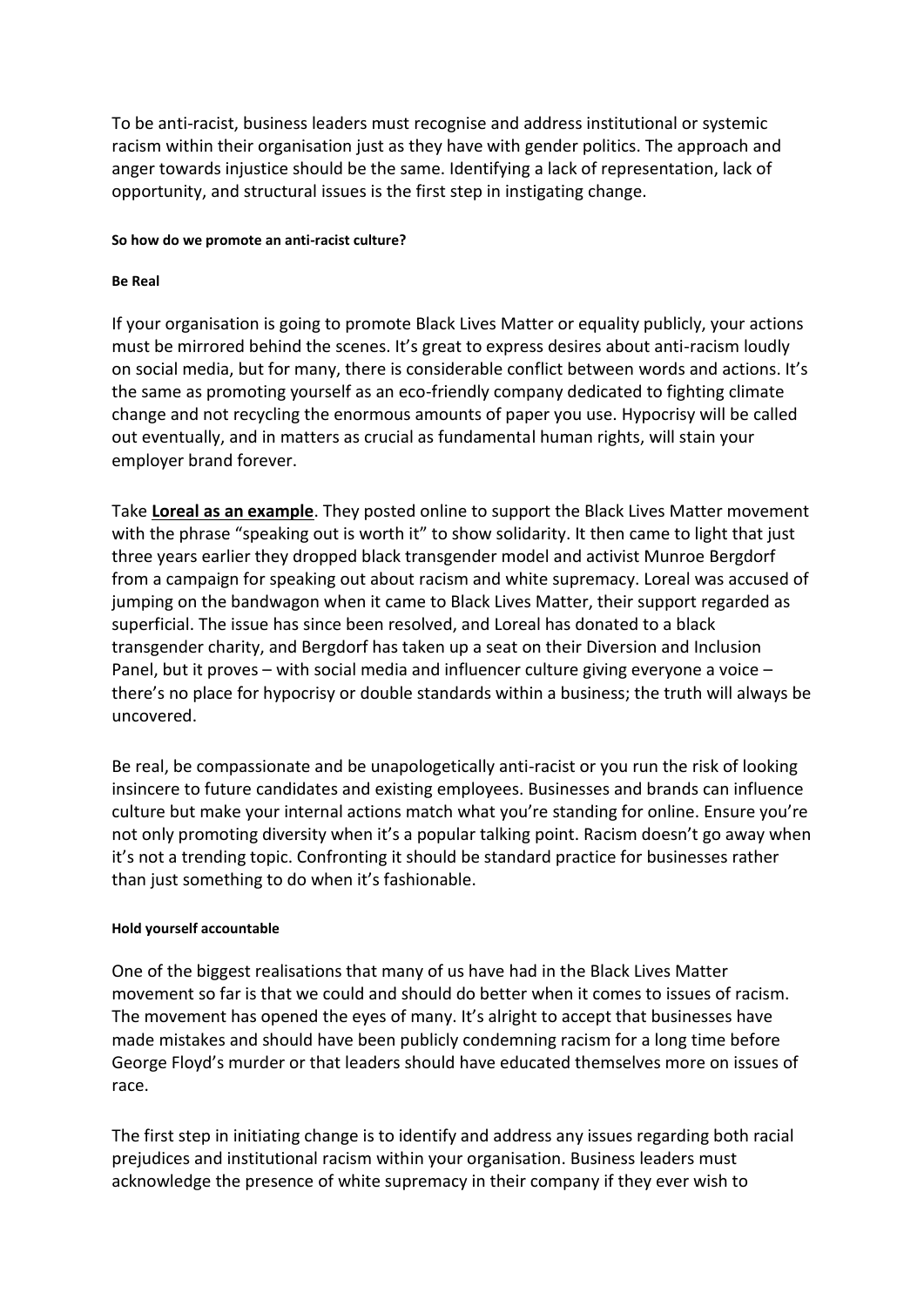change: look at the leadership team, review your last few hires and analyse every part of your business to understand where improvements are needed. As long as you apologise and commit to change, it will not damage your reputation. Anti-racism is a journey; it will be uncomfortable, and mistakes will be made, but it's how we address these errors and learn from them that matters.

#### **Invest in inclusivity**

Employers need to focus on inclusivity at work. Your end goal may be a diverse organisation and leadership team, but starting with diversity in mind could lead to tokenism and belittle your anti-racism efforts.

Think about how job descriptions are worded; is the language you use neutral and inclusive to all? Evaluate why minority employees aren't progressing in your organisation and what you can offer to all employees to improve their position. Consider how you can remove barriers like unconscious bias in your recruitment process and make sure that all voices are heard, valued, and opinions are acted upon. To recruit a diverse workforce, everyone in your organisation must feel comfortable and happy at work. Talk to your BAME employees to gain a first-hand view of what needs to change for them to feel included.

An internal investigation has recently found that a large unit within the NHS's blood and organ transplant division **[is "systematically racist" and "psychologically unsafe".](https://www.theguardian.com/society/2020/jun/09/nhs-blood-unit-systematically-racist-internal-report-finds)** BAME employees have discussed being ignored by white managers, poor management of racerelated issues and even discrimination in recruitment. Talking to your team honestly or conducting a survey can help identify issues like this and give you a starting point.

## **Positive discrimination**

Some workplaces may benefit from positive discrimination to encourage inclusivity. As **[Eddo-Lodge said](https://www.goodreads.com/quotes/9099426-we-don-t-live-in-a-meritocracy-and-to-pretend-that)**, "we don't live in a meritocracy and to pretend that simple hard work will elevate all to success is an exercise of wilful ignorance." If your senior team are primarily white males, like most are, making a conscious effort to diversify your leadership will have a significant effect on inclusivity in your business. You'll see things from new perspectives, increase profits and promote a better workplace culture for all.

To fight structural racism, it's sometimes essential to meet a quota. Some find them controversial, as hiring or promoting regardless of experience simply to tick a box is not a progressive step forward. However, no organisation would hire an unsuitable leader to meet a target. In the pursuit of equality, businesses need to give their talented people of minority backgrounds additional opportunities to be seen when they may have been overlooked previously.

It is worth remembering that having a diverse leadership team will provide a voice for others, help with future diversity and will be a huge step into an inclusive workplace culture.